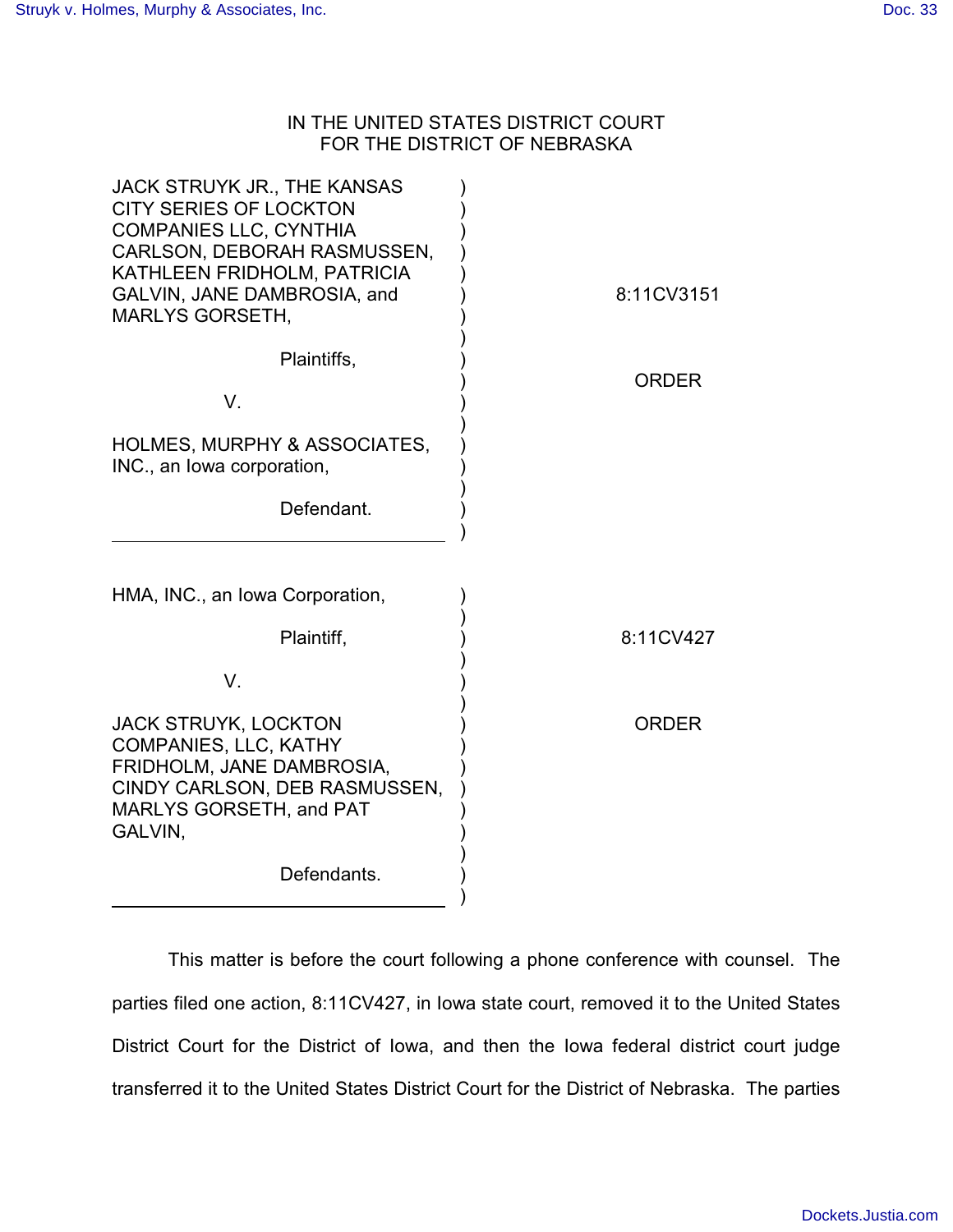filed another case earlier on the same day, 8:11CV3151, in the United States District Court for the District of Nebraska. Both actions deal with an alleged breach of contract and an alleged breach of an employment non-compete agreement. The parties are currently briefing a request for expedited discovery and preliminary injunction, and one or more of the parties intend to file summary judgment motions. The magistrate judge set a deadline for these responses of April 20, 2012.

The court discussed a number of issues with counsel, including the possibility of consolidating these two cases for progression and discovery. Following the phone conference, the court thoroughly reviewed the file and determined that complete consolidation is appropriate in this case. The parties, issues, documents, witnesses and evidence are all the same. The court further finds that consolidating the pleadings will not substantially change the claims and relief sought by the parties. Therefore, the magistrate judge's April 20, 2012, briefing and motion deadline should remain in place.

THEREFORE, THE COURT ORDERS the parties and the Clerk of Court to proceed as follows:

- 1. Henceforth, all filings shall occur in case number 8:11CV3151.<sup>1</sup>
- 2. The Clerk of Court shall close case number 8:11CV427.

3. The plaintiffs in case number 8:11CV3151 shall have 20 days from the date of this order to file an amended complaint which includes all the relevant allegations contained in both cases, 8:11CV3151 and 8:11CV427.

<sup>&</sup>lt;sup>1</sup>The court chose this case as it was filed first in time. A determination of which law applies, Nebraska or Iowa, will be determined at a later date after additional evidence has been submitted to the court.